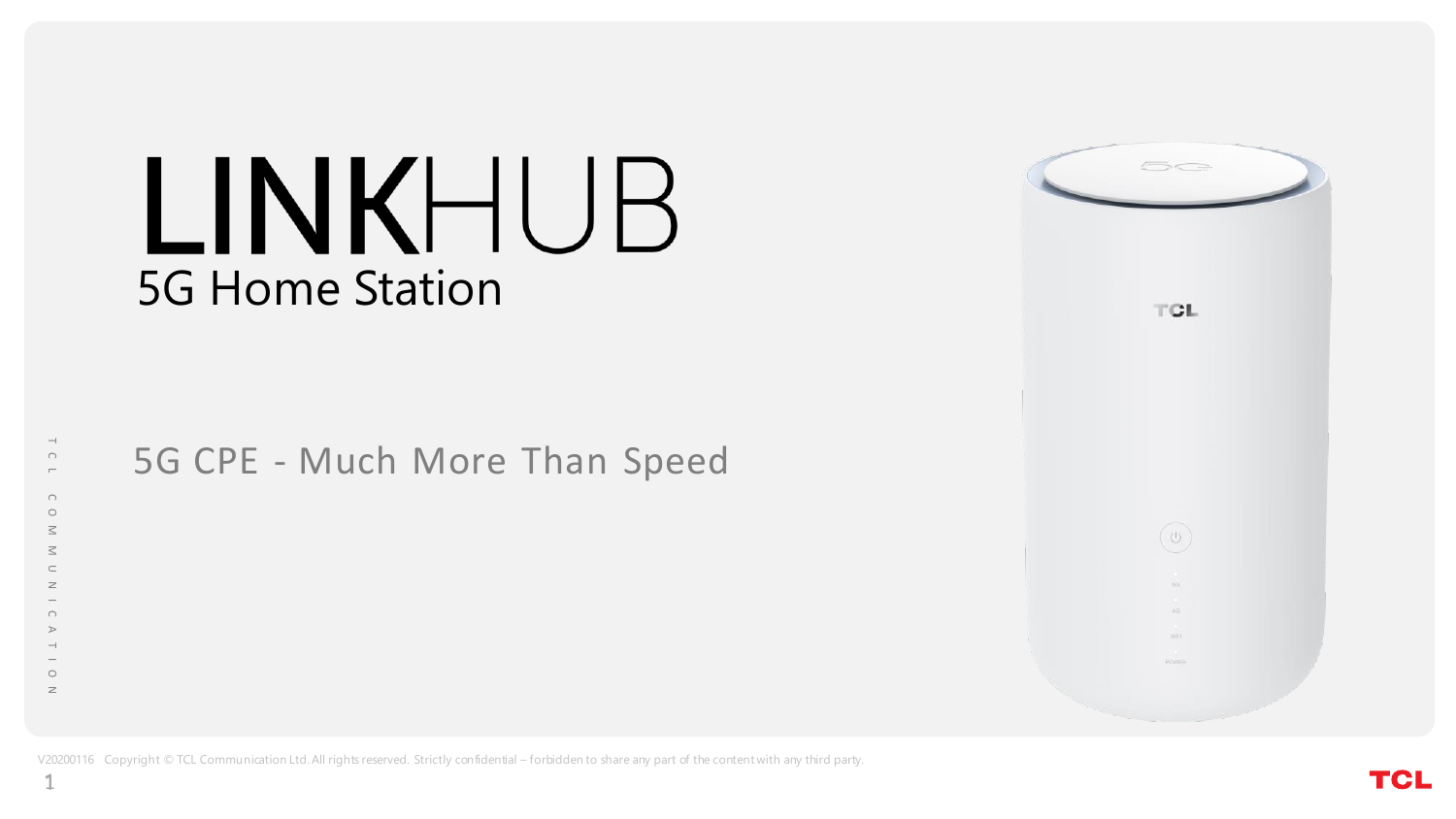

# **TCL HH500E**

| <b>Chipset</b>  | Qualcomm X55 + 8072A                                                                                                |
|-----------------|---------------------------------------------------------------------------------------------------------------------|
| 5G Rate         | 2.83 Gbps/ 300 Mbps                                                                                                 |
| 5G Bands        | N1/N3/N5/N7/N8/N20/N28/N41/N77/N78/N79                                                                              |
| 4G Bands        | B2/3/4/5/7/12/13/17/48/25/26/29/30/41/66/71                                                                         |
| Wi-Fi Speed     | AX3600<br>5GHz: 4T4R-80MHz /2.4GHz:4T4R-40MHz                                                                       |
| <b>Clients</b>  | 1000                                                                                                                |
| <b>Ports</b>    | $1 *$ Wan/Lan 2.5GE +1 $*$ Lan GE port                                                                              |
| Antenna         | Internal& external antennas                                                                                         |
| <b>Features</b> | APP & WebUI, MESH<br>SMS service, firewall, PIN protection, VPN, IPv6/IPv4 Parental<br>control, 5 GHz preferred etc |



V20200116 Copyright © TCL Communication Ltd. All rights reserved. Strictly confidential – forbidden to share any part of the content with any third party.

 $\hspace{0.1mm} \dashv$  $\circ$  $\overline{a}$  $\circ$  $\circ$  $\leq$  $\leq$  $\subset$  $\geq$  $\overline{\phantom{0}}$  $\bigcap$  $\triangleright$  $\rightarrow$  $\overline{\phantom{a}}$  $\circ$  $\geq$